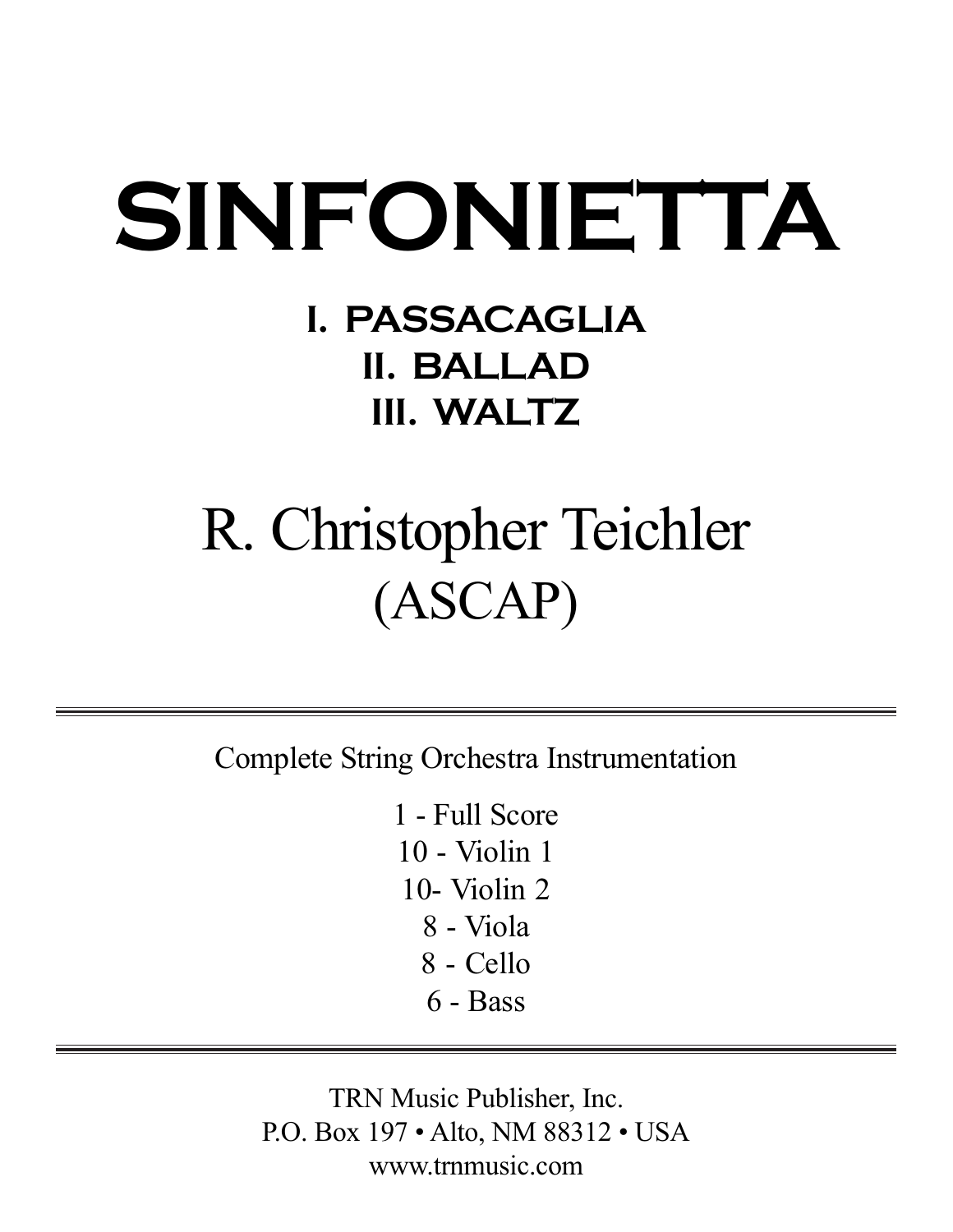#### **About the Music - - -**

*Sinfonietta* for String Orchestra features three movements of colorful and varied string writing. While each movement is able to stand well on its own, common elements are found within them.

I. "Passacaglia"

The celli and bass introduce the passacaglia, which eventually finds its way into all of the string parts. While some liberty is taken in regards to actual pitches in the middle of the movement, the essence of the original line is maintained. The use of quartal/quintal melodic and harmonic elements gives this movement a more ambiguous tonal framework.

#### II. "Ballad"

A swelling harmonic figure opens this movement, which occurs throughout and is featured in a different combination of strings each time. The melody in this movement, a rich romantic tune with hints of jazz, is first introduced by solo violin. The entire movement is played with muted strings, creating a mysterious and haunting quality throughout.

#### III. "Waltz"

While featuring many elements of a traditional waltz, this movement displays a more intense rhythmic syncopation and aggressive harmonic language. Throughout this movement, elements from "Passacaglia" and "Ballad" can be heard, being placed in this new context.

#### **About the Composer - - -**



 **Dr. R. Christopher Teichler** has been an active musician for over 20 years as composer, conductor, performer, and teacher. He earned a Bachelor of Music degree in Composition from the Wheaton College Conservatory of Music, and a Master of Music and Doctor of Music degrees in Composition from Northwestern University. As a gifted composer, Dr. Teichler has received awards from Wheaton College, the Elmhurst Jazz Festival, and WFMT 98.7 FM Chicago. In 2006, he was chosen as one of three young composers in the nation to participate in the National Band Association's Young Composer Mentor Project, where he

was privileged to work with Mark Camphouse, Julie Giroux, and James Curnow. In January of 2007 Teichler was the "Meet the Artist" resident at Waubonsie Valley High School in Aurora, IL. As an accomplished conductor, Dr. Teichler has directed numerous ensembles including orchestra, wind ensemble, jazz band, choir, musical theatre, and opera for Wheaton College, Trinity International University, the Round Lake Area Community Band, and West Suburban Community Church. As a respected teacher, he has taught composition, conducting, aural skills, trumpet, and piano, and his experience includes teaching at Wheaton, Trinity, and Northwestern University, as well as privately. Currently, Dr. Teichler is on faculty at Trinity International University, where he founded and directs the jazz band, teaches composition, and directs the Trinity Community Philharmonic Orchestra. He also serves as the music director at West Suburban Community Church in Elmhurst, IL. He and his wife and children reside in Aurora, IL.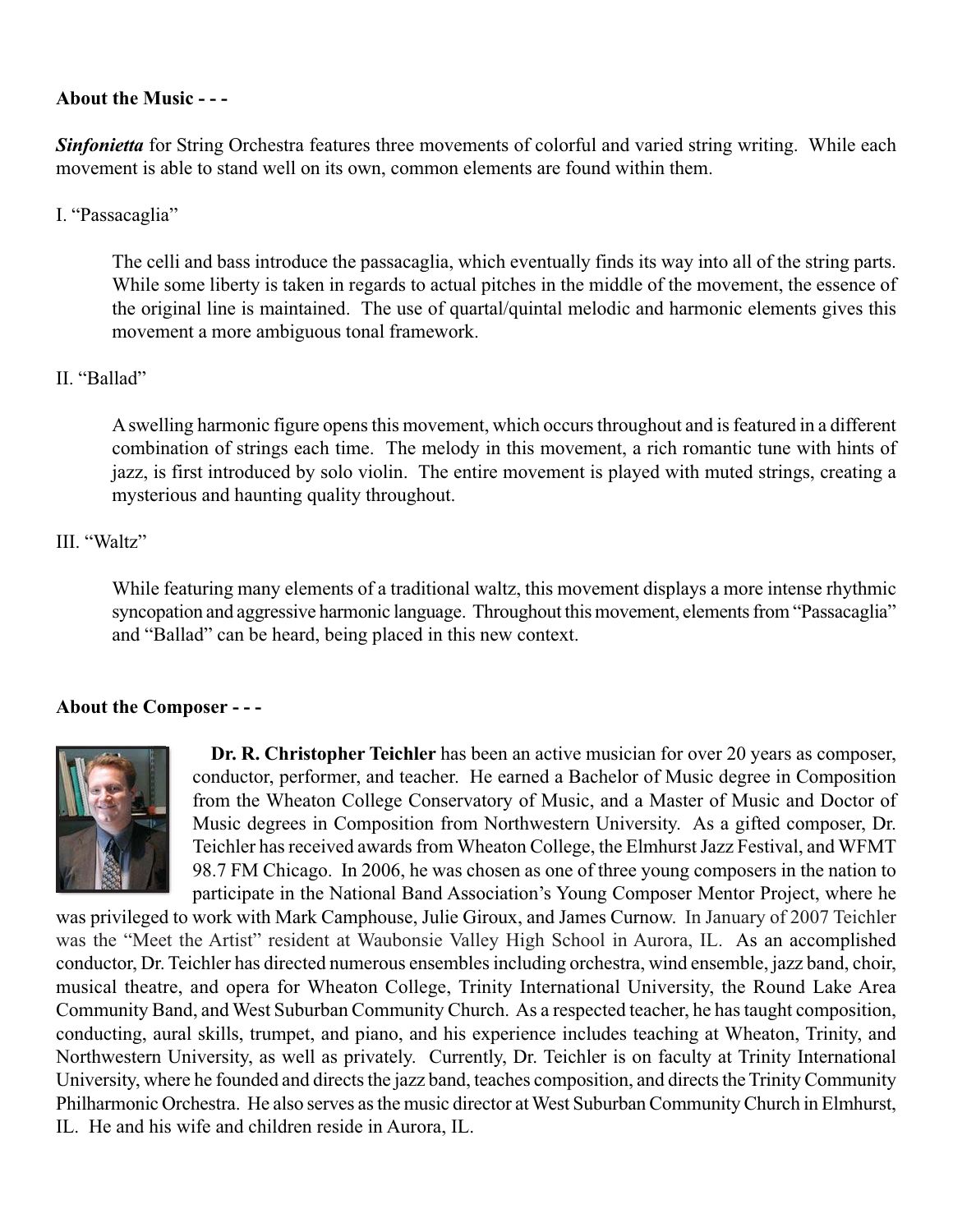## **SINFONIETTA**

**R. Christopher Teichler**



GRADE 4 TRN2007-CT1

Copyright © MMVII by TRN MUSIC PUBLISHER, INC. All Rights Reserved. Printed in U. S. A. International Copyright Secured.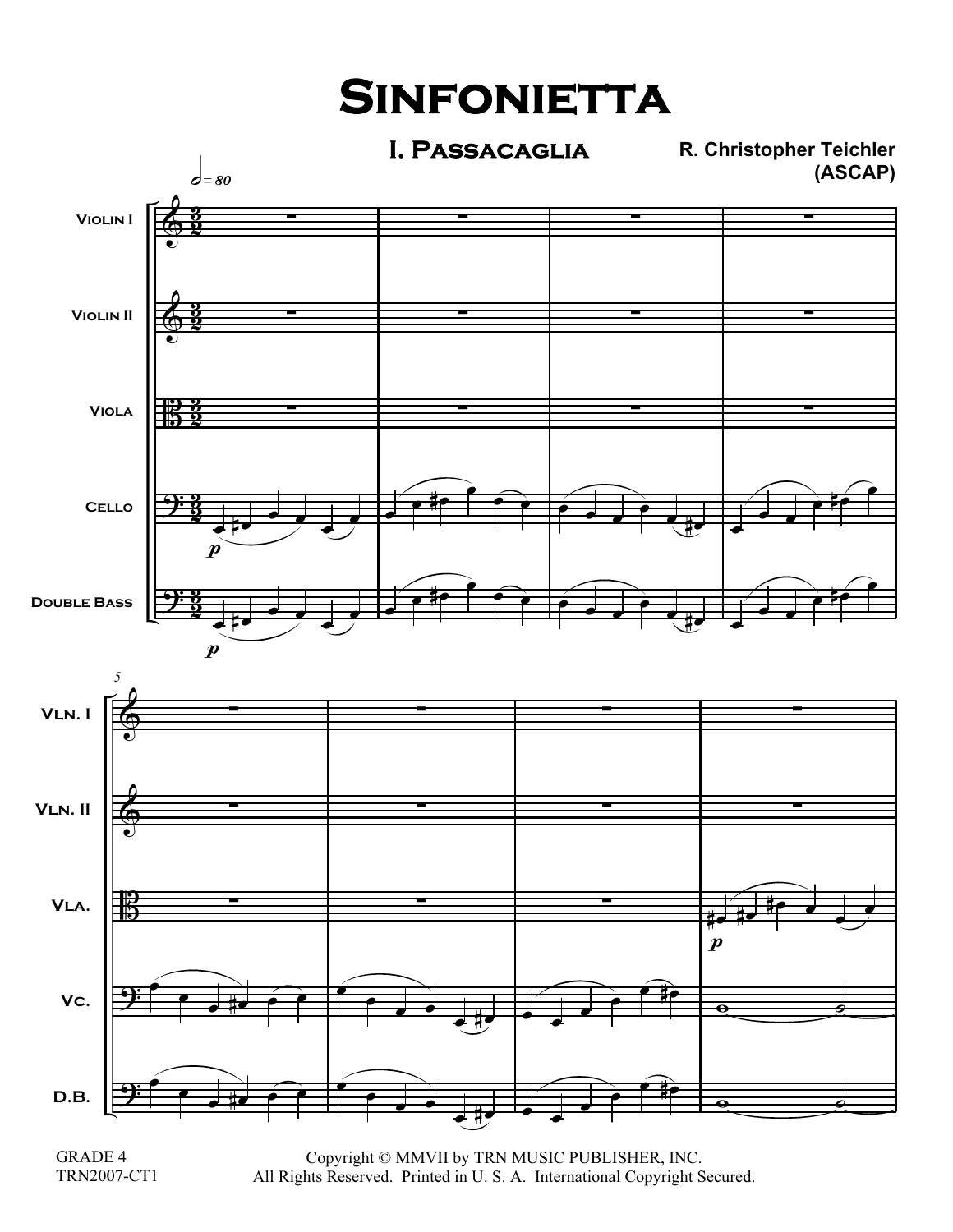